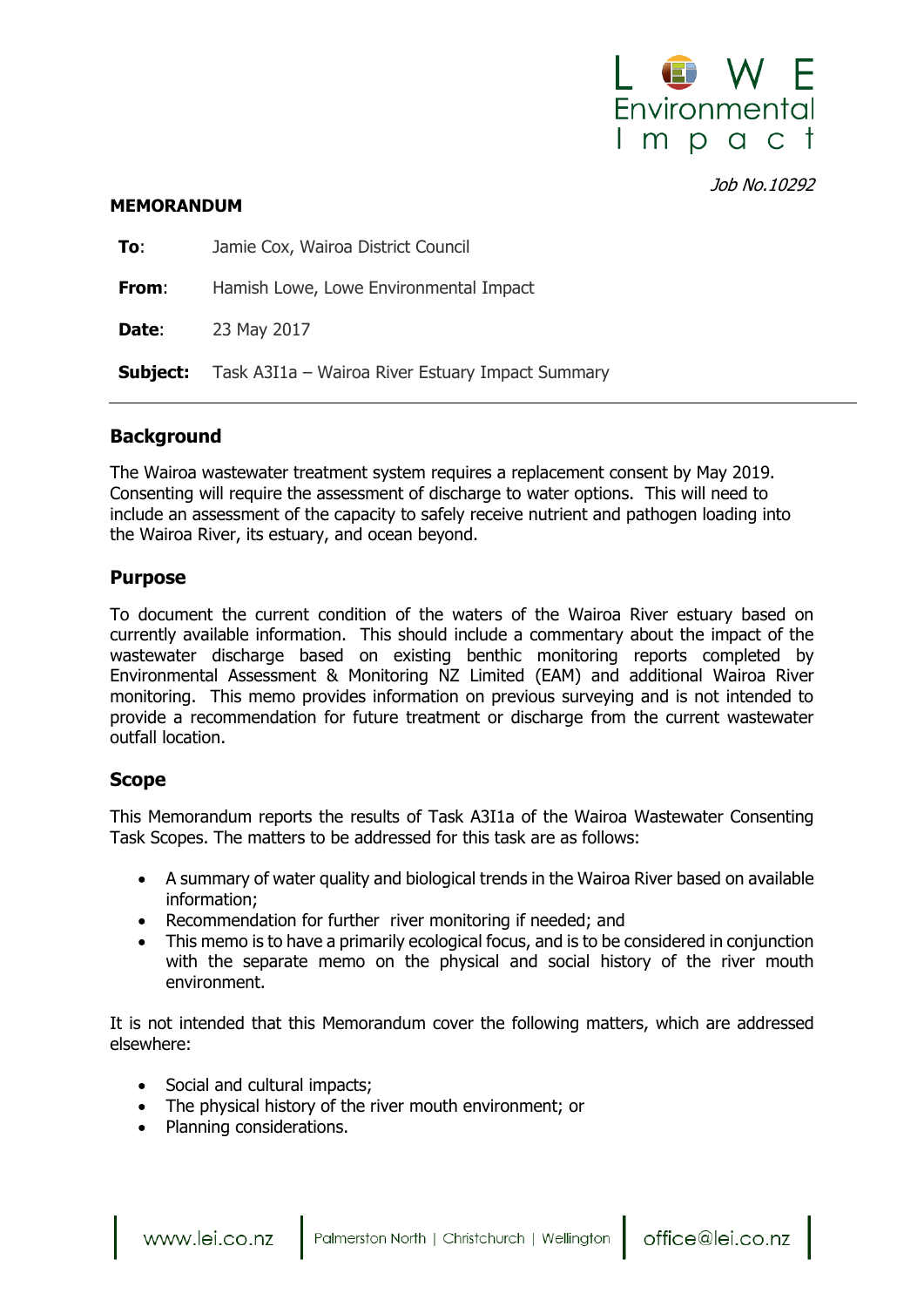

#### **A3I1a – Wairoa River, Estuary Impact Summary Page 2 of 5**

## **Sources of Information**

The sources of information from which this memorandum has been prepared are as follows:

**EAM 2007**: Report EAM042, "Assessment of Ecological Effects on the Wairoa River Estuary from the Wairoa Wastewater Treatment Plant Outfall" Unpublished report by EAM NZ Limited to Wairoa District Council, July 2007. 33 pp plus appendices.

**EAM 2012:** Report EAM042, "Monitoring of Benthic Effects of the Wairoa District Council Wastewater Treatment Plant Outfall Discharge at Sites in the Lower Wairoa River Estuary – 2011 Survey" Unpublished report by EAM NZ Limited to Wairoa District Council, May 2012. 29 pp plus appendices.

This Memorandum summaries the findings of the two EAM reports; more specific detail may be found in the EAM reports held by WDC.

## **Background to EAM Studies**

The Wairoa municipal wastewater treatment plant on Rangihoua / Pilot Hill, and its discharge into the river's estuary, were commissioned in 1981. The discharge has operated for 35 years, which may be considered long enough for any adverse physical or environmental effects from the discharge to become apparent.

In 2006 a review of the Wairoa Wastewater Treatment Plant (WWTP) was completed for WDC by Opus International Consultants, which recommended that the WWTP monitoring program required by the authorising resource consent be broadened. It was proposed that the monitoring program include the following:

- Characterisation of influent and effluent and associated pollutant loading;
- Assessment of unit process performance; and
- Assessment of effects from the discharge on the receiving environment.

It was agreed that, amongst other things, monitoring would be undertaken every four years to consider and report on the effects of the treated effluent discharge on the macrobenthos and sediments in the receiving environment surrounding the wastewater discharge. This monitoring included:

- Assessment of sediment texture, organic content, trace metal and nutrient levels at outfall monitoring sites and at a suitable reference site; and
- Assessment of benthic macroinfaunal communities at outfall monitoring sites and at a suitable reference site.

## **Monitoring Sites**

Three sites were selected by EAM for monitoring the bed of the Wairoa River estuary, as follows:

- 100m south-west (downstream) from the wastewater outfall;
- 100m north-east (upstream) from the wastewater outfall; and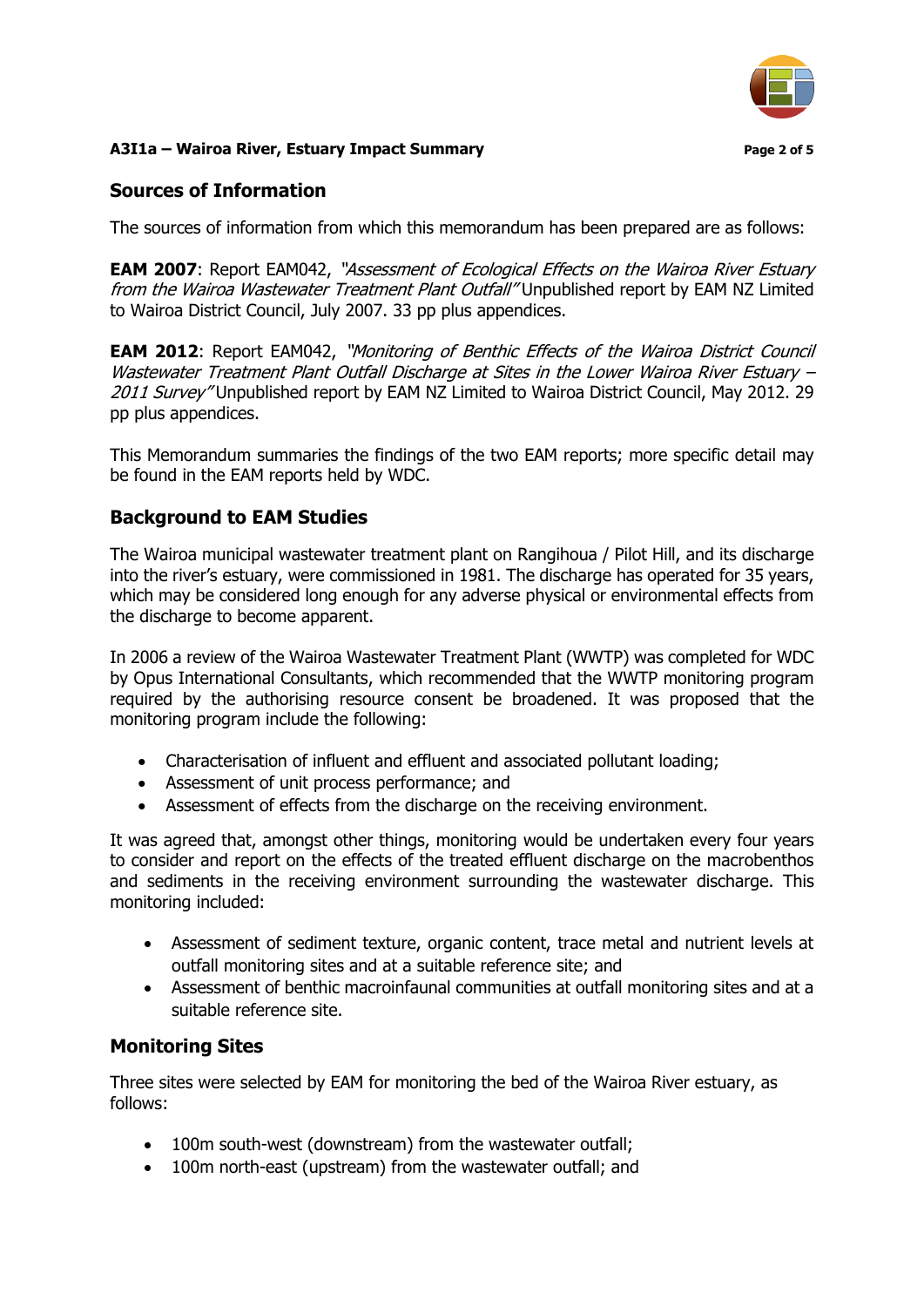

#### **A3I1a – Wairoa River, Estuary Impact Summary Page 3 of 5**

• 500m north-east (upstream) from the wastewater outfall.

The 500m upstream site was selected as a control, being sufficiently far upstream from the discharge to be unlikely to be affected by it. The two sites either side of the outfall were considered representative of the area likely to be affected by the discharge.

# **Results**

 $\overline{a}$ 

**The sediment survey** had the following key findings:

- Estuary bed sediments are characterised by fine grained sand, mud and silt, with grain size distribution not evidently affected by the wastewater outfall;
- Average sediment depths to the Redox Potential Discontinuity Layer (RPDL)<sup>1</sup> at the 3 monitoring sites were between 33 and 43 mm;
- Below the RDPL, the blackened anoxic zone at all 3 sites had a distinctive smell of hydrogen sulphide. Few infauna<sup>2</sup> reside in the anoxic zone;
- The shallow depth of the surface "oxic zone" and the black and smelly anoxic zone material **are not related** to the wastewater discharge, and are shown to occur equally upstream and downstream from the discharge point;
- There has been variation in sediment grain size distribution between successive monitoring surveys, but this variation is evidently the result of normal river sediment transport processes, rather than in any way attributable to the presence or operation of the wastewater outfall;
- There was no statistically significant difference in Total Volatile Solids (organic matter) content in sediments between sites or between successive surveys; organic matter content was low by comparison with other estuaries nationally;
- Sediment nutrients (nitrogen and phosphorus) lie in the mid-range of values for reference estuaries throughout New Zealand; while there are variations between sites and between successive surveys, there is no consistent pattern of variation that would suggest an effect caused by the wastewater discharge;
- Trace metals were present in the sediments at levels not exceeding ANZECC sediment quality guidelines; at these levels, the contaminant load at each site would rarely be expected to induce adverse biological effects. These results generally indicate that accumulation of trace metals is **not occurring** in the sediments surrounding the WWTP outfall; and
- There is no evidence suggesting the wastewater discharge is have an adverse effect on sediment texture or chemistry surrounding the discharge site.

**The biological survey** had the following key findings, where "infauna" refers to organisms living within the estuary bed sediments:

 $<sup>1</sup>$  As oxygen concentration diminishes, anaerobic processes come to dominate. The transition layer between</sup> oxygen-rich and oxygen-poor layers is called the redox discontinuity layer and appears as a grey layer above the black anaerobic layers.

 $2$  The animals living in the sediments of the ocean floor or river or lake beds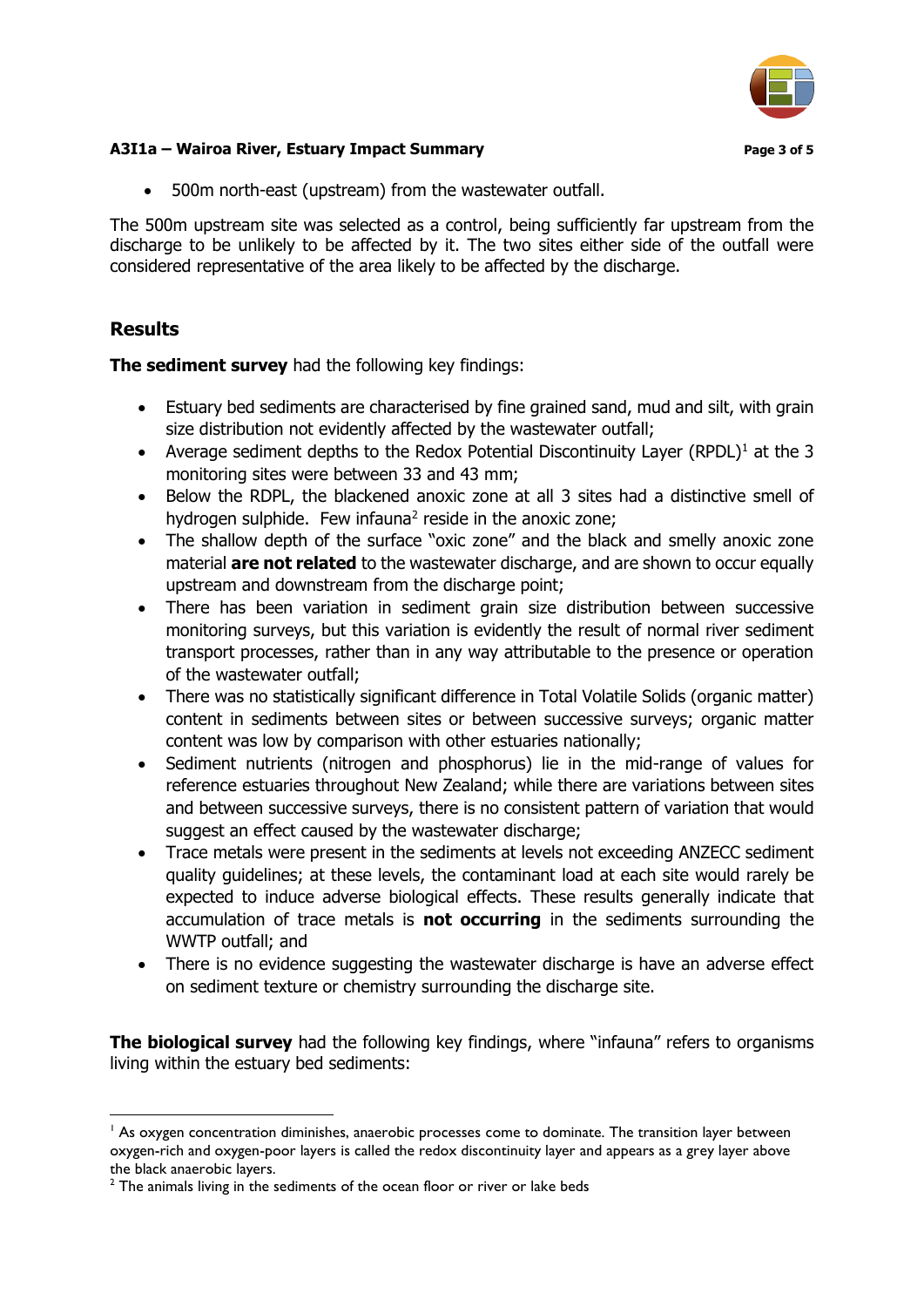

#### **A3I1a – Wairoa River, Estuary Impact Summary Page 4 of 5**

- Infaunal abundances were relatively high and not significantly different across all 3 monitoring sites, with the corophid amphipod *Paracorphium excavatum* the most abundant taxon at all sites;
- Scores for infaunal diversity, richness and evenness indices for the 2 sites nearest the wastewater outfall were not significantly different to the upstream reference site, and all were low indicating a low diversity community;
- Infaunal community structure at the 2 sites nearest the wastewater outfall were not significantly different to the upstream reference site; and
- Key infaunal species influencing community structure among sites were *Paracorphium* excavatum and Nicon aestuariensis.

## **EAM Conclusion**

Conclusions from EAM (2011) state that:

"Examination of the sediment texture and chemistry results, combined with the benthic infaunal characteristics indicates that there is currently no evidence to suggest that the outfall is having any adverse effect on the receiving environment.

Sediment texture and chemistry reveals no indication of a discharge related effect, and results are similar to those observed at the upstream reference site"

Additionally; "Assessment and analysis of the biota living in the sediments surrounding the outfall did not detect any significant differences in the community assemblages between sites suggesting that the outfall discharge has a limited influence on community structure."

# **EAM (2007) Additional Findings**

**Dilution of Effluent Plume in Estuary.** On 24 April 2007, EAM mapped the dilution contours of the discharged effluent plume in the estuary, in circumstances representative of "worst case" discharge conditions, during a period of minimal tidal and river flows, and with restricted river bar conditions. While wastewater dilution by fresh river water within 20 m of the wastewater outfall was only 10:1 (10 freshwater to 1 effluent), within 50 m laterally and 150 m downstream, the dilution rate had improved to be greater than 200:1.

**Trace Metals in Flounder.** Demersal (bottom feeding) fish such as yellow-bellied flounder can be useful bio-indicators, potentially taking up contaminants in estuary bed sediments and accumulating them not only in their livers, but also in their muscle tissue which in turn may be passed on to people catching and eating them. Sample flounder were netted from the Wairoa estuary "*directly in front of the outfall"*, and separately also from the Mangawhio estuary on Mahia peninsula, 42 km east of Wairoa. The fish were weighed, measured and filleted, with the fillets sent to Hill Laboratories in Hamilton for analysis.

The length/weight relationships between fish from the two sites, and their respective condition factors, were similar; with the fish from the two sites being directly comparable. Key findings from their analyses were as follows:

• Compared to concentrations of trace metals in flounder from Mangawhio, Wairoa flounder were higher in only Zinc by 2.1 mg/kg (44%) more;